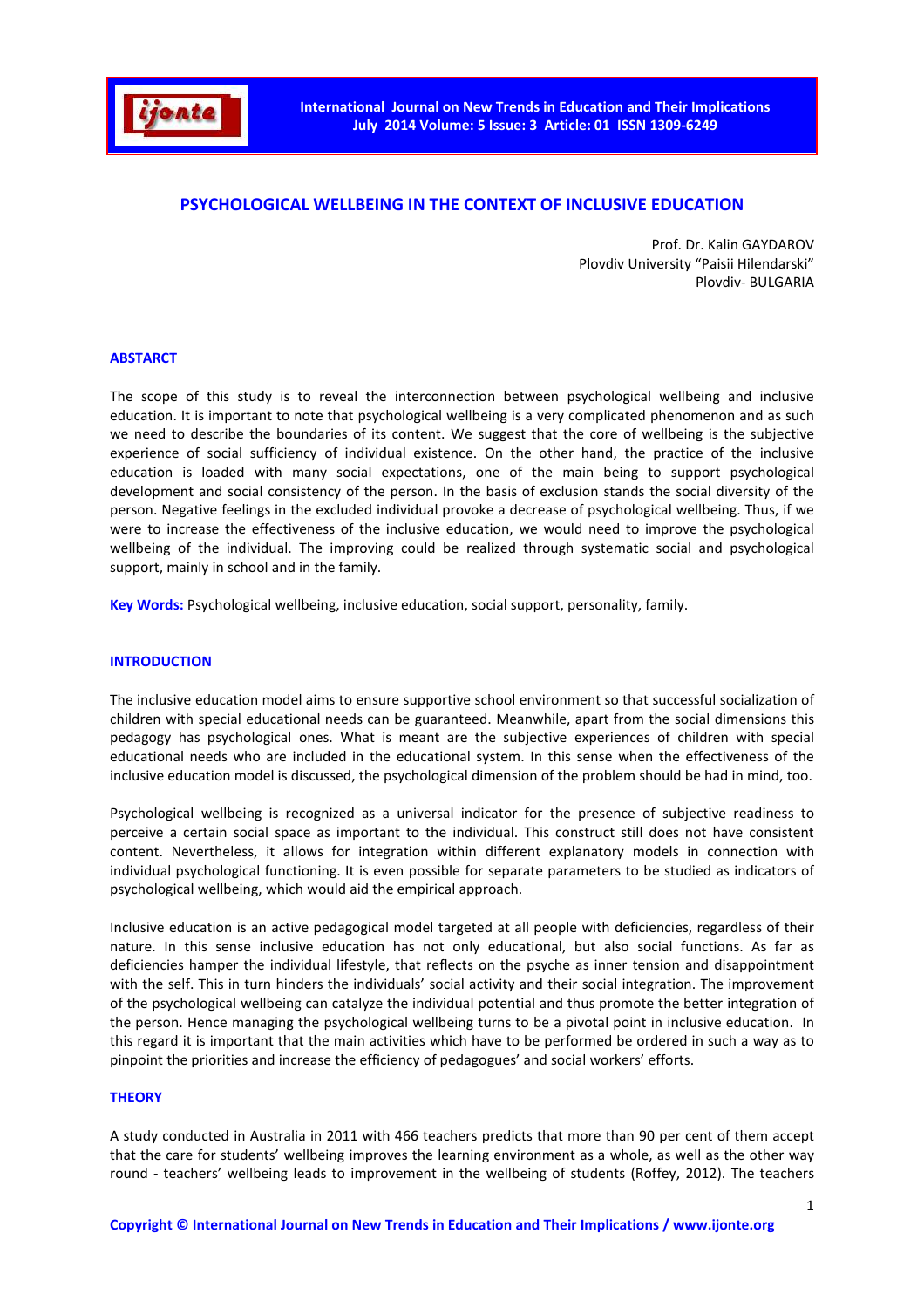

point out that wellbeing improves learning achievement as well as students' psychological health. Seven main directions for increasing wellbeing at school are delineated: supportive school community, pro-social values, safe school environment, teaching social and emotional intelligence, applying the development of strong points model, improvement of the sensible and goal-oriented behaviour and promoting a healthy way of living (Roffey, 2012). It is of particular importance that the sense of interconnectedness and inclusion in school be developed. This improves both the learning achievement and students' wellbeing.

Social environment is hard for the individual to control, since he/ she is in a space modeled by other people. In this sense it is especially important in the case of adolescents that social support should be ensured, so that the individual can be able to deal successfully with daily tasks. Here school plays a significant part as it has to create an environment of acceptance of and support for the ones who are different. This is the only way these children can get a chance for social inclusion. It can help them not only for increasing their knowledge and developing their social skills, but also for improving their psychological wellbeing. Obviously, it is important that a difference should be made between subjective wellbeing and the objective factors of the environment that exert influence on its state (Pontin et al., 2013). Subjective wellbeing is defined as the individual self-evaluation of experiencing wellbeing. Thus the supportive learning environment is an objective factor which influences the subjective experiencing wellbeing. At the same time it is important to note that positive psychological functioning is related mainly to forming and maintaining a positive attitude towards oneself (Saricaoglu & Arslan, 2013). We cannot expect adolescents with special educational needs to create a positive attitude towards themselves, having in mind that the typical social environment is not understanding and supportive.

## **Mechanisms of wellbeing**

A different approach to understanding wellbeing is presented in Sarah White's article (White, 2010). She appeals for active policy of developing personal potentials and the recognition and integration of differences among individuals. Thus the emphasis is moved from the mere aid to the ones in need aimed at sustaining their existence, but without changing their capacity, to looking into ways of supporting their development, which would provide for them different opportunities for social realization and thus increase their wellbeing. This should be viewed as "a complex of priorities, strategies, influences, activities and results through that" (White, 2010). In this article the author points out that the development of wellbeing can be viewed in three interrelated areas – material, interactive and subjective.

In a study Cummins et al. (2004) assume that subjective wellbeing functions on the homeostatic principle, being supported by a framework of psychological instruments. However, what they mean is an abstract level of wellbeing, which does not have concrete dimensions, but is like a general perception. They also propose the idea that subjective wellbeing is developed along the "proximal-distal" line (Cummins et al. 2004). When the focus is shifted from the shift to the surrounding environment, i.e. when the individual starts perceiving the surrounding factors, his/ her subjective wellbeing decreases. Bourke & Geldens' view (2007)is in the same direction. They claim that for the majority of young people wellbeing is "multidimensional, holistic and centered round their own lives". That increases the role of inclusive education for children with special educational needs even more, since they already have problems with social adaptation and self-realization. They cannot operationalize the referent environment to a sufficient degree either on the cognitive or on the practical plane. Therefore, this holism is fully natural and should be used.

A study by Nielsen, Smyth, Zhai & Zhang (2008) shows that subjective wellbeing should be viewed as a homeostatic system with a lower and an upper limit. In order to sustain homeostasis/ wellbeing a certain level of functioning should be maintained. However, when the lower limit is crossed, this monitor mechanism ceases to exist. There are so called buffers of wellbeing which are external and internal. The main external buffers are income and relationships. The main internal buffers use cognitive instruments for transforming the negative experience. An example confirming this claim is the data from a research on the psychological wellbeing of talented and gifted children (Jones, 2013). Since they have a strong psycho-social potential, they can reach high levels of personal and social activity, which increases their self-esteem, making them positively minded and increasing their wellbeing.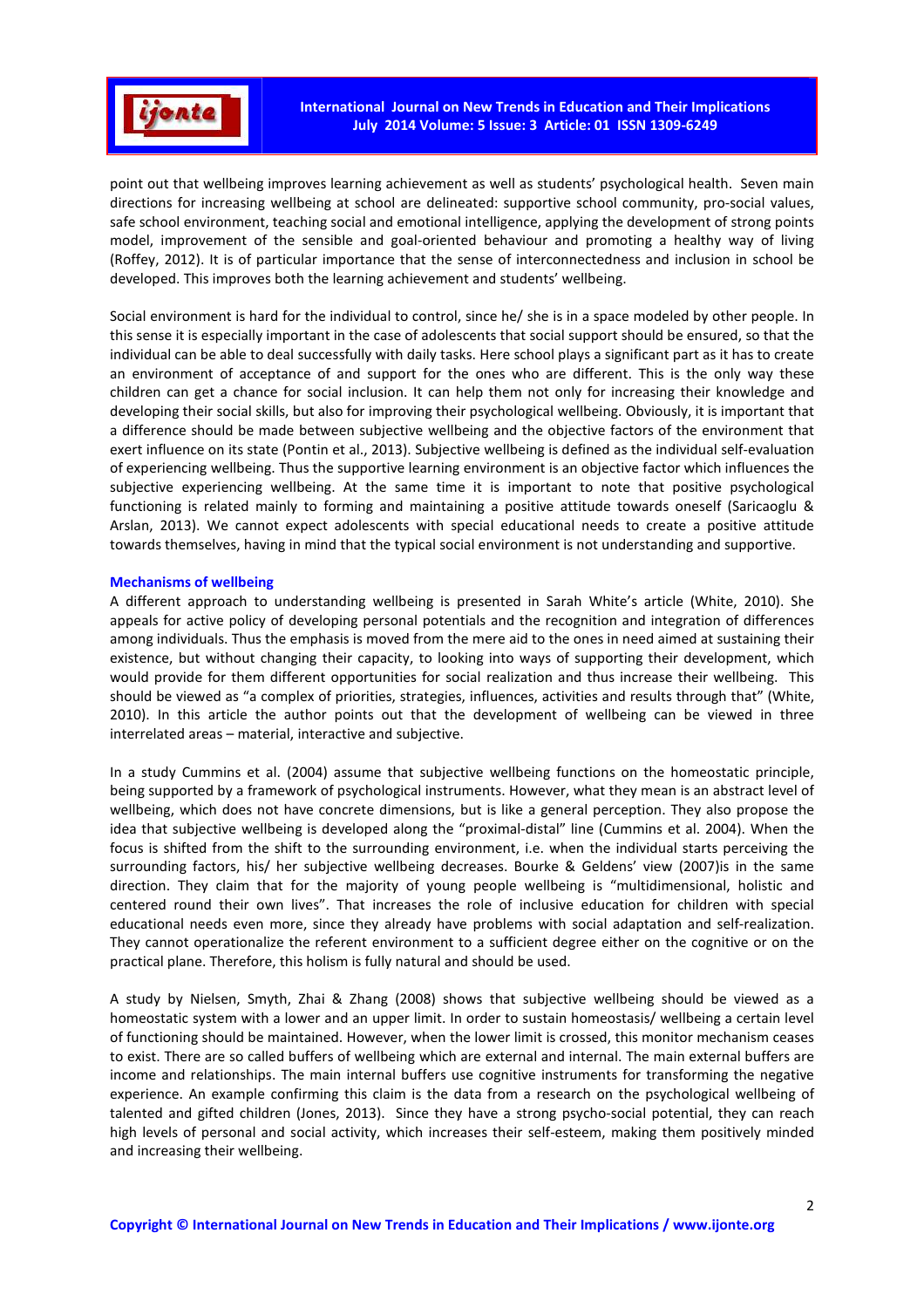

Michalos (2008) draws attention to the role of education in forming social capital. This in turn is a prerequisite for improvement of psychological wellbeing. He also puts emphasis on the social determinants of wellbeing in general, such as labour and social ideas. In this line of thought it is especially important that the wellbeing of children with special educational needs should be viewed and developed in the context of improving their social environment, by investing in the creation of supportive material and spiritual reality in school environment as well. Through acquired knowledge and critical experience education enables the person to transform cognitively the information about the self and the environment. This in turn allows for overcoming negative experience (Stevens et al., 2011). Furthermore, the behaviour of better educated people is more goaloriented, which enables them to build a clear coordinate system of their own behaviour and thus decrease the risk of random actions (Deci & Ryan, 2011).

The relationships with the close circle of people are assumed to be a serious source of subjective self-esteem, hence of increasing wellbeing (Bourke & Geldens, 2007). On the one hand, this, according to the authors cited is especially valid for school students. On the other hand subjective wellbeing is a matter of individual selfevaluation which is not always adequate (Bourke & Geldens, 2007). Friendship is a very important instrument for social realisation with adolescents. It is especially necessary for children with various deficiencies (Simpson, 2012). They are severely hampered in making and maintaining friendships because of the distant attitude on part of the others. That leads them to groups of similar people where they receive emotional support (Simpson, 2012).

Social environment exerts both a direct and an indirect influence on psychological wellbeing. Among the factors which have a direct link are the home, the street and the neighbourhood (Homel & Burns, 1989). Yet other three components are of importance for adolescents' subjective wellbeing – contentment with life, emotional adaptation and social adaptation (Homel & Burns, 1989). The other space which is supportive for them is the family. However, wellbeing necessitates a representation of a wider range of corresponding spaces. However, in order to achieve greater self-esteem and thus increase their level of subjective wellbeing, adolescents with deficiencies have to be actively included in educational activity, which can only happen in the context of inclusive education. Levy and Sabbagh (2008) demonstrate that the living space, with regard to which wellbeing is projected, is composed of four areas: interpersonal, intrapersonal, social environment and global wellbeing. It has been proven in a number of studies that the socio-economic conditions in a society are important for the formation of psychological wellbeing. Interestingly enough, this is valid for basic necessities only and there is a saturation level, above which the increase of economic resources of the individual does not lead to an increase in his/ her wellbeing (Deci & Ryan, 2011). A specific source of psychological wellbeing is religiousness, which integrates the intrapersonal space by setting clear and sustainable directions of functioning. Thus the individual becomes consistent in his/ her behaviour and experiencing reality, and this orders his/ her daily life and thoughts and thus he/ she achieves psychological wellbeing (Hafeez & Rafique, 2013).

#### **Factors of wellbeing**

Wellbeing is an integral phenomenon, which includes both passive-experiential components and activetransforming ones. In this sense we can talk about wellbeing factors which represent namely the activetransforming dimension. This space has been researched into for decades during which time a certain consensus has been reached, which is manifested mainly in the predominant use of the 'social capital' and 'positive psychological functioning' categories.

Social capital is the totality of social relations and practices aimed at developing the individual and the social potentials. (Putnam, 2009). When the individual perceives him-/ herself as a part of supporting social space, he/ she is content with the world and thus increases his/ her psychological wellbeing. Social capital is viewed as a network of social relations as well, which are based on mutual support faith in the other person, social inclusion, commitment on part of local institutions, commitment on part of citizens, good ecological conditions, fighting discrimination and poverty, actively promoting health.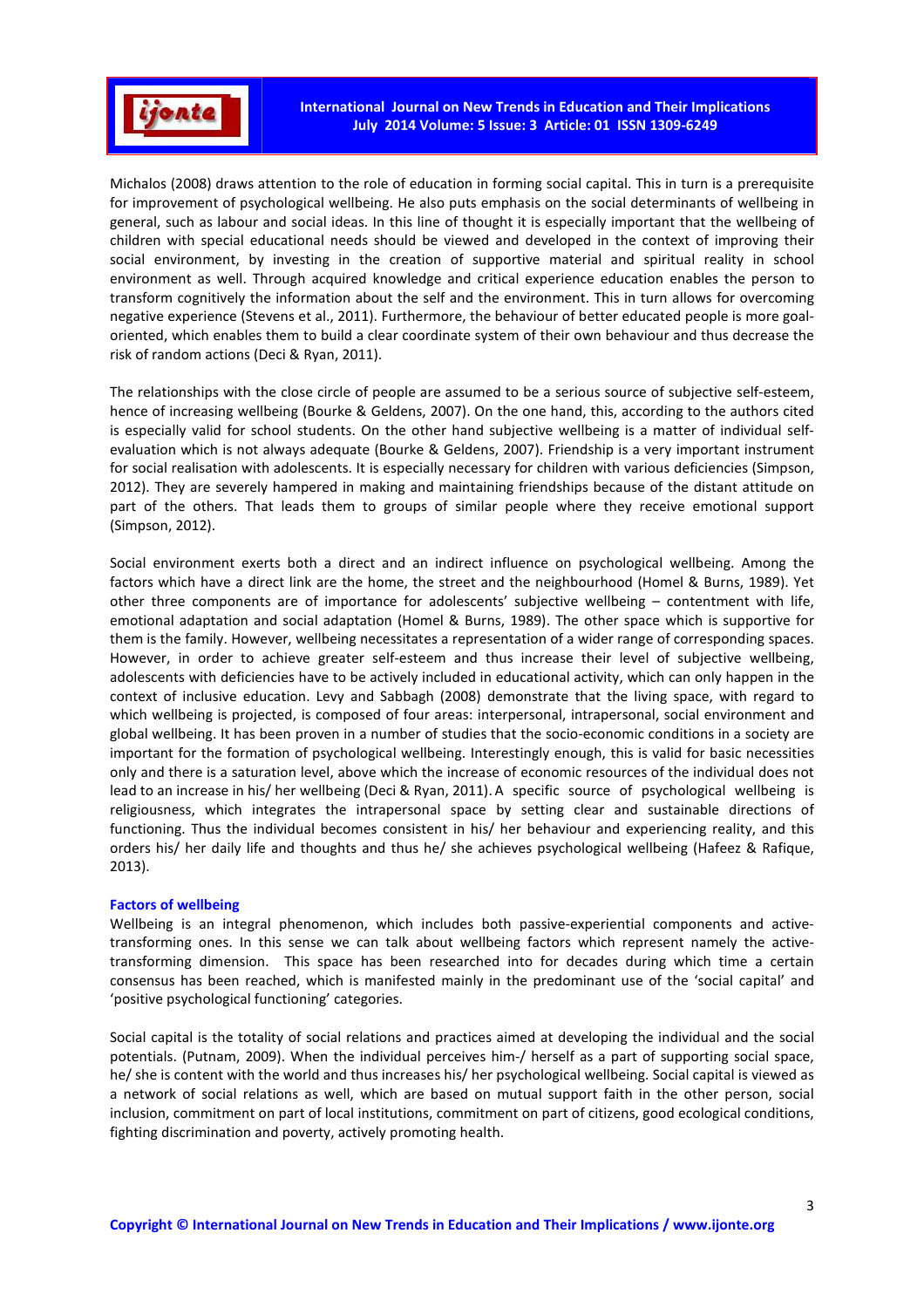

The term 'social capital' has to be grasped as the sum total of the significant, reciprocal and fruitful interconnections and social networks, which are used as an asset for developing society and its members. Those are interactions among citizens which facilitate the solutions to common problems, increase mutual trust, mutual assistance and abiding by social norms. The relation between individual capital and social capital is also important. It is assumed that the well-functioning social capital increases the individual's coping skills. According to Putnam (2009) social capital can be viewed as 'collective asset' or 'common good' for the community.

Another attempt at description presents wellbeing as a characteristic trait of positive psychological functioning, which includes: positive emotionality, contentment with life and meaning of life (Grant et al., 2013). Some sources define the so-called positive psychological capital (Bin et al., 2014). What is meant by it is: the ability to achieve goals (coping-efficacy), orientation towards future success (optimism), active position with regard to the changing environment (hope) and sustainability of aspiration (resilience). It is evident that positive psychological functioning is a factor in the individual's social realization. When the aforementioned personal qualities are present, the person is capable of coping with daily challenges and overcoming the disappointment of failure. In this sense the term 'positive psychological functioning' has to be understood as a totality of personal qualities of cognitive, emotional and conative nature which increase the individual's social and psychological efficiency.

Jones (2013) avers that when psychological wellbeing is discussed, what is meant is the way a person thinks of and feels about him-/ herself, his/ her ecological surrounding and the social networks he/ she participates in.

In addition, in the studies on wellbeing there is also a consensus around the introduction of two basic forms of wellbeing – subjective and psychological (Kallay, 2013).

On the one hand subjective wellbeing is defined as experiencing pleasure-displeasure and presents the valency of wellbeing. On the other hand psychological wellbeing is defined, which presents the presence or absence of certain personal qualities which directly determine its development. This side of wellbeing is construed as functional. In this sense in the case of a particular individual there could be presence of subjective wellbeing, despite functional deficiency (absence of psychological wellbeing). It is deemed that psychological wellbeing has six dimensions: self-acceptance, positive relations with others, autonomy, ability to influence the surrounding environment, goal-orientedness and personal growth (Kallay, 2013).

Subjective wellbeing is measured through experiencing self-acceptance and contentment with achievements in life. At the same time this dimension of wellbeing is rather holistic in nature. It is usually accepted that the perception of joy, security and optimism are the expression of subjective wellbeing. In some cases experiencing happiness is also discussed, but in our opinion this is rather a transient and extraordinary condition.

## **METHOD**

In order to verify our ideas, an empirical study has been carried out, using two main methods – meta-analysis and content analysis.

Meta-analysis presupposes access to a large volume of publications, due to which electronic databases are preferred (Crombie & Huw, 2009). A significant aspect of the meta-analysis is the so called sensitive analysis (Crombie & Huw, 2009), which is aimed at integrating the data studied in such a way as to register the main tendencies in the object of research among analysed publications. Another important aspect of content analysis is its heterogeneity (Crombie & Huw, 2009). That is the degree to which combinable research enters the publications sample, which means that they should be both independent of one another and consistent.

Having taken into account these main methodological directions, the following model of content analysis has been proposed. Electronic databases were chosen for the meta-analysis needs. The EBSCO and JSTOR electronic databases of scientific periodicals were used. The principle on which publications to be included in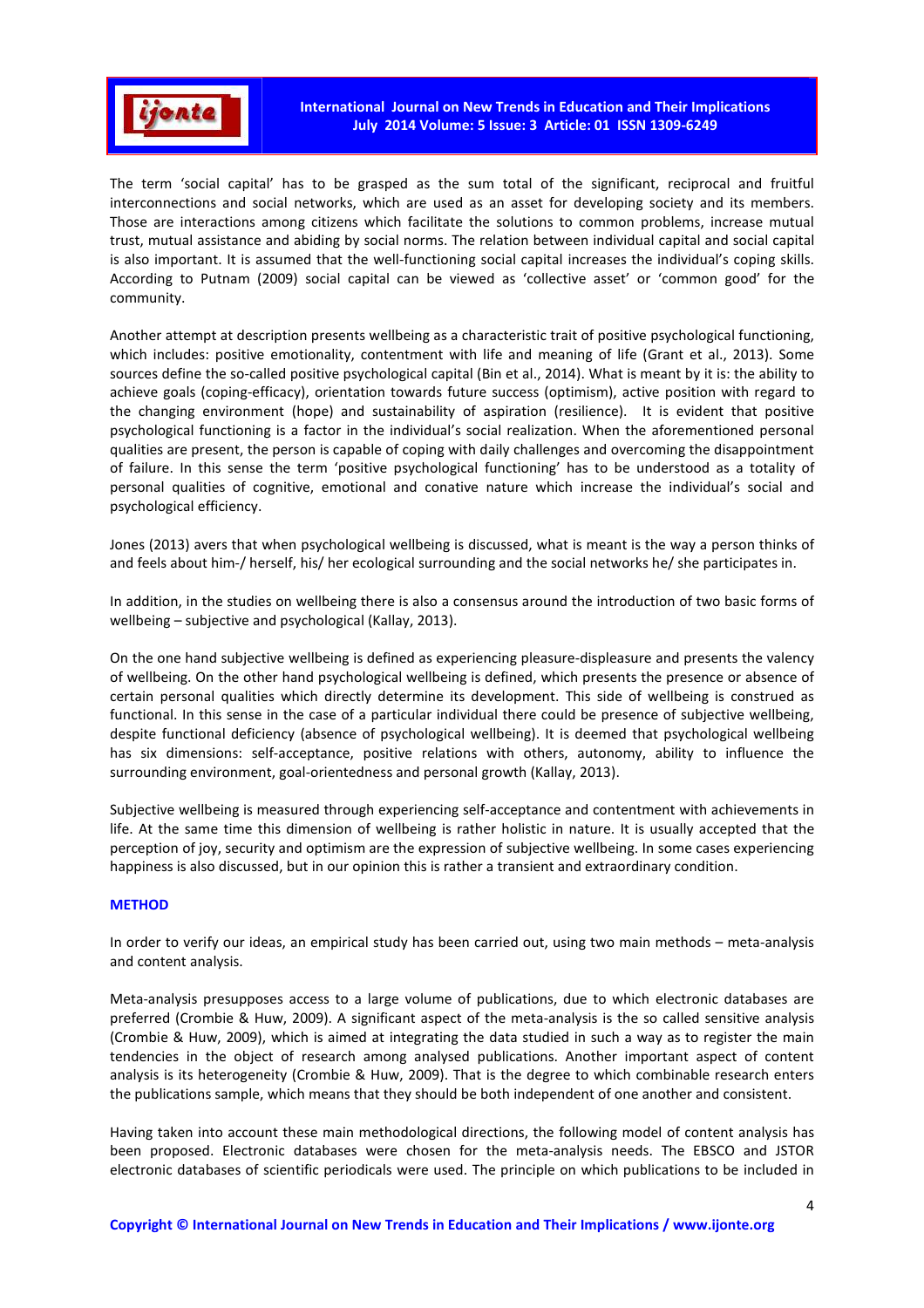

the meta-analysis were chosen was the presence of the 'psychological wellbeing' key phrase in the title of the article. The search continued until reaching a page which did not contain the key phrase mentioned in the title. Thus the total number of publications found was 43.

The content analysis was carried out through obtaining descriptors of the 'psychological wellbeing' construct which are present in the articles analysed. The inductive variant of content analysis was used (Elo, Kinga, 2008). The aim of the content analysis is to describe the phenomenon entirely and profoundly, the result being defining a new category or a category framework (Elo, Kinga, 2008). In this case our goal was to make a list of descriptors of psychological wellbeing, attempting to group them around larger categories on the similarity principle at the same time. Grouping is done through interpretation of each of the categories, so that they can ultimately be included in a certain group of descriptors. Semantic analysis is accepted to be complementary to content analysis (Smelser & Baltes, eds., 2001). These authors also draw on a Shapiro's idea. The latter differentiates between instrumental and representative content analysis. This study makes use of instrumental analysis, which is aimed at optimal presentation of the semantic frame of the 'psychological wellbeing' construct. The analysis was performed on words within the topic stated. Initially categories defining wellbeing were obtained from each of the articles analysed. The vast majority of articles contained explicitly stated descriptors. In the rest of them these categories were explicitly pointed out by the authors as semantically related to wellbeing. Out of the initial list of descriptors compiled the synonymous ones were defined. Thus the initial list was reduced and the final list was created, consisting of 47 descriptors presented in Table 1.

## **FINDINGS AND DISCUSSION**

After compiling the list of descriptors quantitative and qualitative analyses of the categories were performed.

The total number of extracted descriptors is 47, having however different object semantics. In this line of thought it is necessary that a latent semantic space should be sought, which would serve as a matrix for structuring them. As it became clear from the analysis done at the beginning, there are different models of structuring of the 'wellbeing' construct. An attempt was made in this study to define several latent factors which describe wellbeing. Thus a 4-dimensional space was formed, which includes: social context, interaction, personality and subjectivity (cf. Table 1).

The 'social context' factor represents the objective social givens which the individual cannot change, since they are beyond his/ her control. At the same time the perimeter of activity that the individual can realise depends to a large extent on the quality of those parameters. When those social parameters are unfavourable, the individual could very difficultly achieve self-efficacy.

The 'interaction' factor represents a space in which the individual has room for activity, which can, however, be beneficial for him/ her only if he/she has social partners in collaboration. Due to this reason interaction is both free, allowing personal expansion, and limited by the interests of others with whom the individual is connected.

The 'personality' factor includes personal qualities which the individual can develop independently and thus increase his/her capacity. Here the ability to manage one's conduct, using those qualities, is of particular importance.

The 'subjectivity' factor actually represents the so called subjective wellbeing. It includes the subjective experiencing of connectedness to the world and internal harmony. In more expressed registers joy or even happiness can be experienced.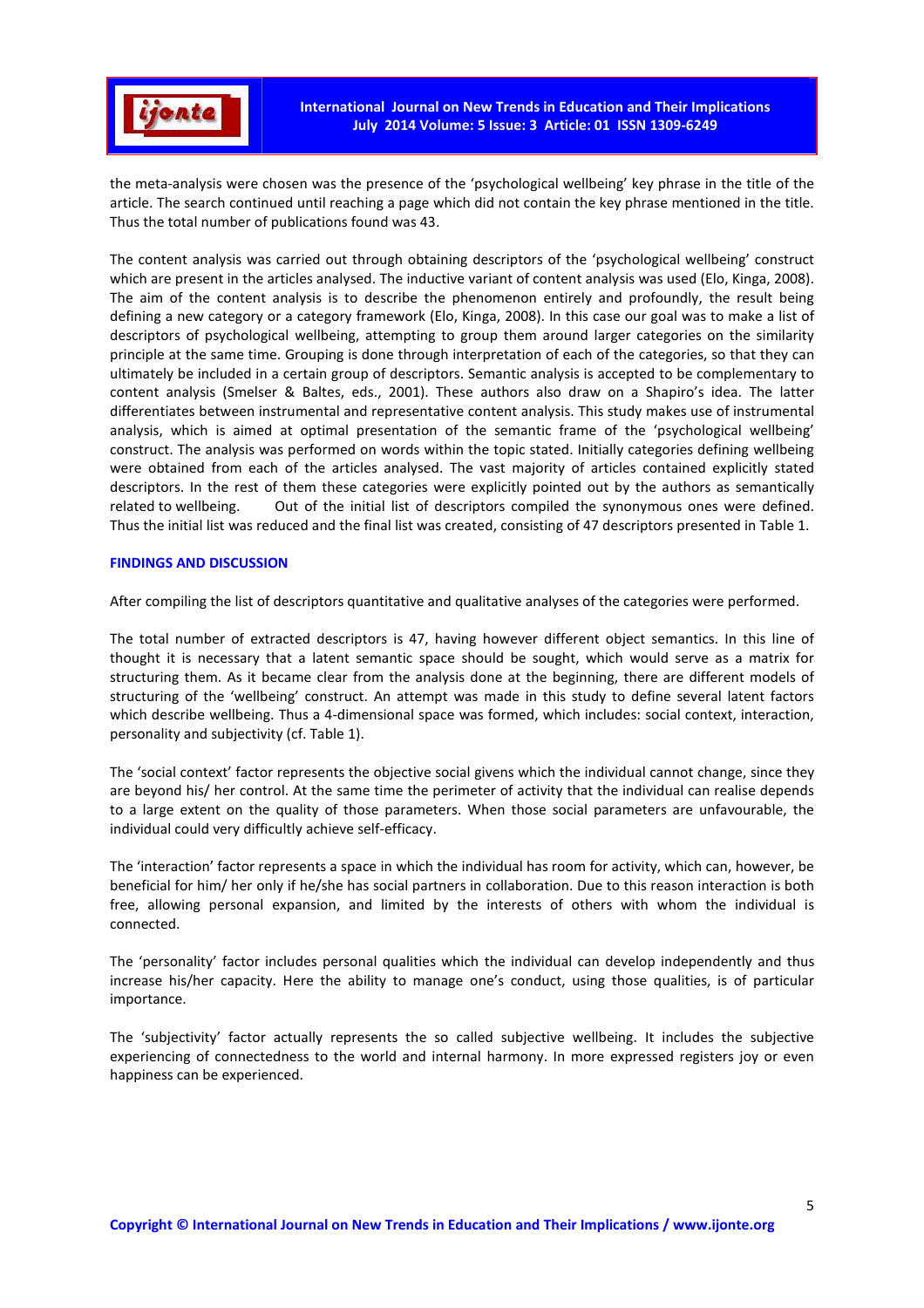

# Table 1: Wellbeing Descriptors Index

| social context    |         |                 | interaction         |   |                 | personality       |         |                 | subjectivity      |         |         |                |
|-------------------|---------|-----------------|---------------------|---|-----------------|-------------------|---------|-----------------|-------------------|---------|---------|----------------|
| category          | numbers |                 | numbers<br>category |   |                 | category          | numbers |                 | category          | numbers |         | t-test         |
|                   |         |                 |                     |   |                 |                   |         |                 |                   |         |         |                |
| income            |         | 22              | health              |   | 24              | work and leisure  |         | 24              | beauty            |         | 11      |                |
| education         |         | 18              | environm. mastery   |   | 19              | religiousness     |         | 7               | happiness         |         | 7       | social         |
| social networks   |         | 12              | relationships qual. |   | 17              | personality       |         | 7               | self-esteem       |         | 7       | $t=3,010*$     |
| city              |         | 12              | life qual.          |   | 14              | personal growth   |         | 6               | positive feelings |         | 5       | interrel.      |
| environment       |         | 3               | family satisfaction |   | 13              | physical activity |         | 5               | joyful            |         | 5       | $t = 4,512**$  |
| culture<br>2      |         | future security |                     | 8 | coping-efficacy |                   | 5       | self-acceptance |                   | 5       | person. |                |
| government        |         | 2               | achievements        |   | 6               | purpose in life   |         | 5               | self-identity     |         | 2       | t=3,430***     |
| business          |         | 1               | autonomy            |   | 4               | self-management   |         | 3               | safe              |         | 2       | subjective     |
| national security |         | 1               | friendships         |   | 4               | love              |         | 3               | fame              |         |         | $1 t=4,540***$ |
|                   |         |                 | good behavior       |   | 2               | sex               |         | 2               | optimism          |         | 1       |                |
|                   |         |                 | nutrition           |   | 2               | sleep             |         | 2               |                   |         |         |                |
|                   |         |                 |                     |   |                 | intelligence      |         | 2               |                   |         |         |                |
|                   |         |                 |                     |   |                 | skills            |         | 2               |                   |         |         |                |
|                   |         |                 |                     |   |                 | commitment        |         | 1               |                   |         |         |                |
|                   |         |                 |                     |   |                 | resilience        |         | 1               |                   |         |         |                |
|                   |         |                 |                     |   |                 | affiliativeness   |         | 1               |                   |         |         |                |
|                   |         |                 |                     |   |                 | assertiveness     |         | 1               |                   |         |         |                |
| $*_{p=.017}$      |         | **p=.001        | ***p=.003           |   |                 | $***p=.001$       |         |                 |                   |         |         |                |

What makes greatest impression is the uneven distribution of results both among the four dimensions and within them – among the categories included (cf. Table 1). It is clear that they do not have equal values with regard to the phenomenon described. In this sense we can divide the results obtained into three groups. The first group includes categories with high descriptive potential, the second – with medium descriptive potential and the third – with low descriptive potential. The intervals defined are the following: for group one – more than 10 mentions, for group two – from 5 to 9 mentions and for group 3 – from 1 to 4 mentions (cf. Fig. 1).

Descriptors entering the first group are: health (24), work and leisure (24), income (22), environmental mastery (19), education (18), relationships quality (17), life quality (14), family satisfaction (13), social networks (12), city (12), beauty (11).

Descriptors entering the second group are: future security (8), religiousness (7), personality (7), happiness (7), self-esteem (7), personal growth (6), achievements in live (6), physical activity (5), coping-efficacy (5), purpose in life (5), positive feelings (5), joyful (5), self-acceptance (5).

Descriptors entering the third group are: autonomy (4), friendships (4), environment (3), self-management (3), love (3), culture (2), government (2), good behavior (2), nutrition (2), sex (2), sleep (2), intelligence (2), skills (2), self-identity (2), safe (2), fame (1), optimism (1), commitment (1), resilience (1), affiliativeness (1), assertiveness (1), business (1), national security (1).

The largest group is the third one, the second largest is the second one and the smallest is the third one. This provides certain grounds for a claim that the content of the construct is dynamic, allowing for additional prescriptors to be included in the periphery, as well as the individual weight of prescriptors to be changed altogether. Certainly that will not be applicable to the items in the first group which can be defined as hard core. Probably in the second group more empirical data have to be collected in order to verify the representative weight of the descriptors included.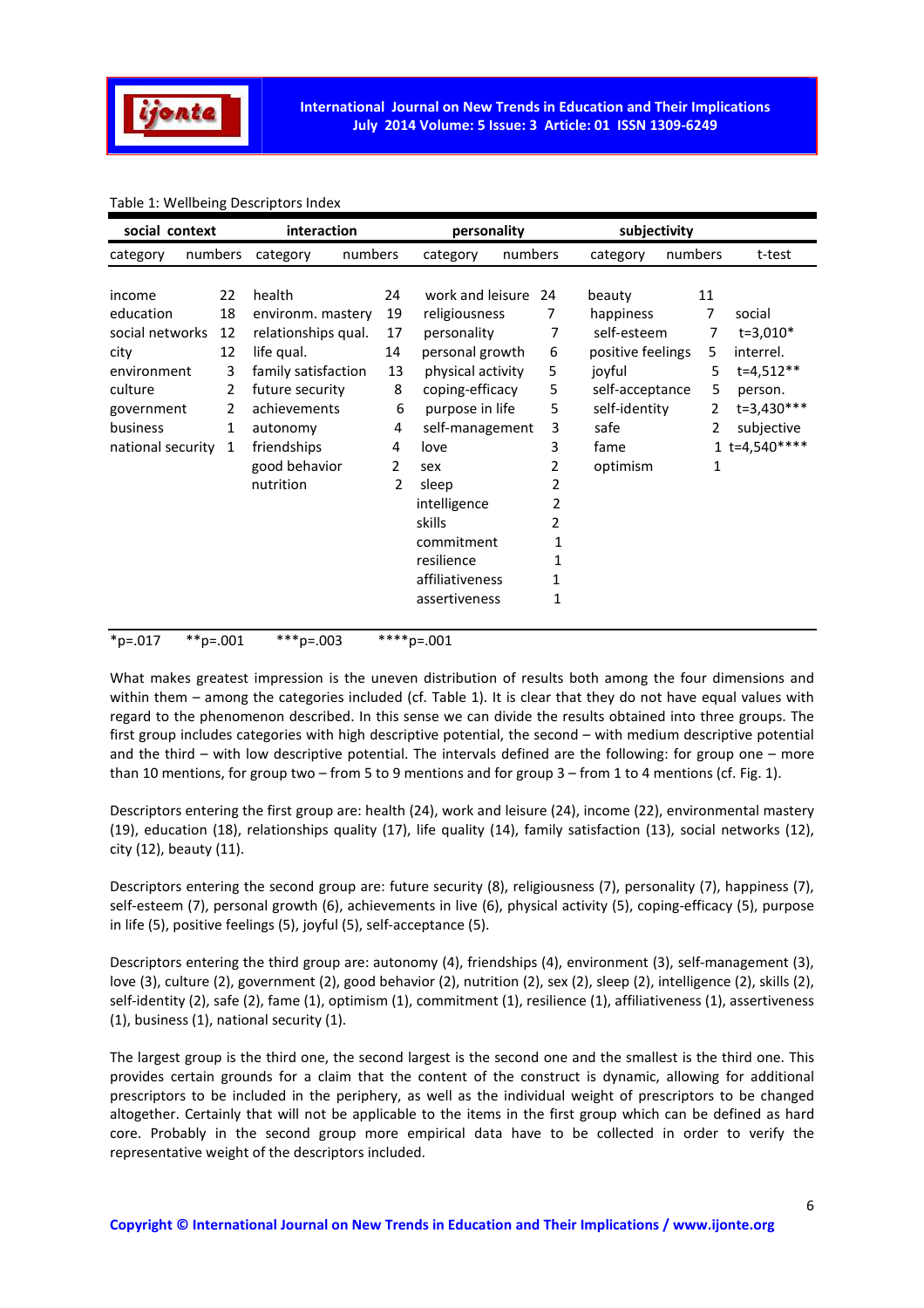



Fig. 1: Groups of Descriptors according Number of References

The first group contains 5 descriptors of the 'interaction' factor, 4 descriptors of the 'social context' factor and 1 descriptor of the 'personality' and 'subjectivity' factors each. The second group contains 6 descriptors of the 'personality' factor, 5 descriptors of the 'subjectivity' factor and 2 descriptors of the 'interaction' factor. The third group contains 10 descriptors of the 'personality' factor, 5 descriptors of the 'social context' factor ad 4 of each of the 'interaction' and 'subjectivity' factors.

This distribution shows that the most volatile descriptors are the ones from the personal space and steadiest – the ones from the interaction space. At the same time of each of the categories has a different length, the largest being the 'personality" category, the smallest one – the 'subjectivity' category.

At the same time it is evident that the content of each of the defined factors are different. This applies both to the structuring semantics , and to the number of the descriptors contained in the factors (see Fig. 2). Thus the total space of the construct "wellbeing" is not equally distributed among the four factors. The largest portion is of the factor "interaction" whose descriptors were selected 113 times. Second factor is the "personality" with 77 selections , the third factor is "social context" with a total of 73 selections and last factor is "subjectivity" with 46 selections. At the same time it should be taken into account and the capacity of the factor. From this perspective, the ratio is different. The largest number of descriptors is contained in the factor " personality" – 17, second factor is " interaction " - 11 , third factor is " subjectivity " - 10 and the fourth factor is "social context" - 9.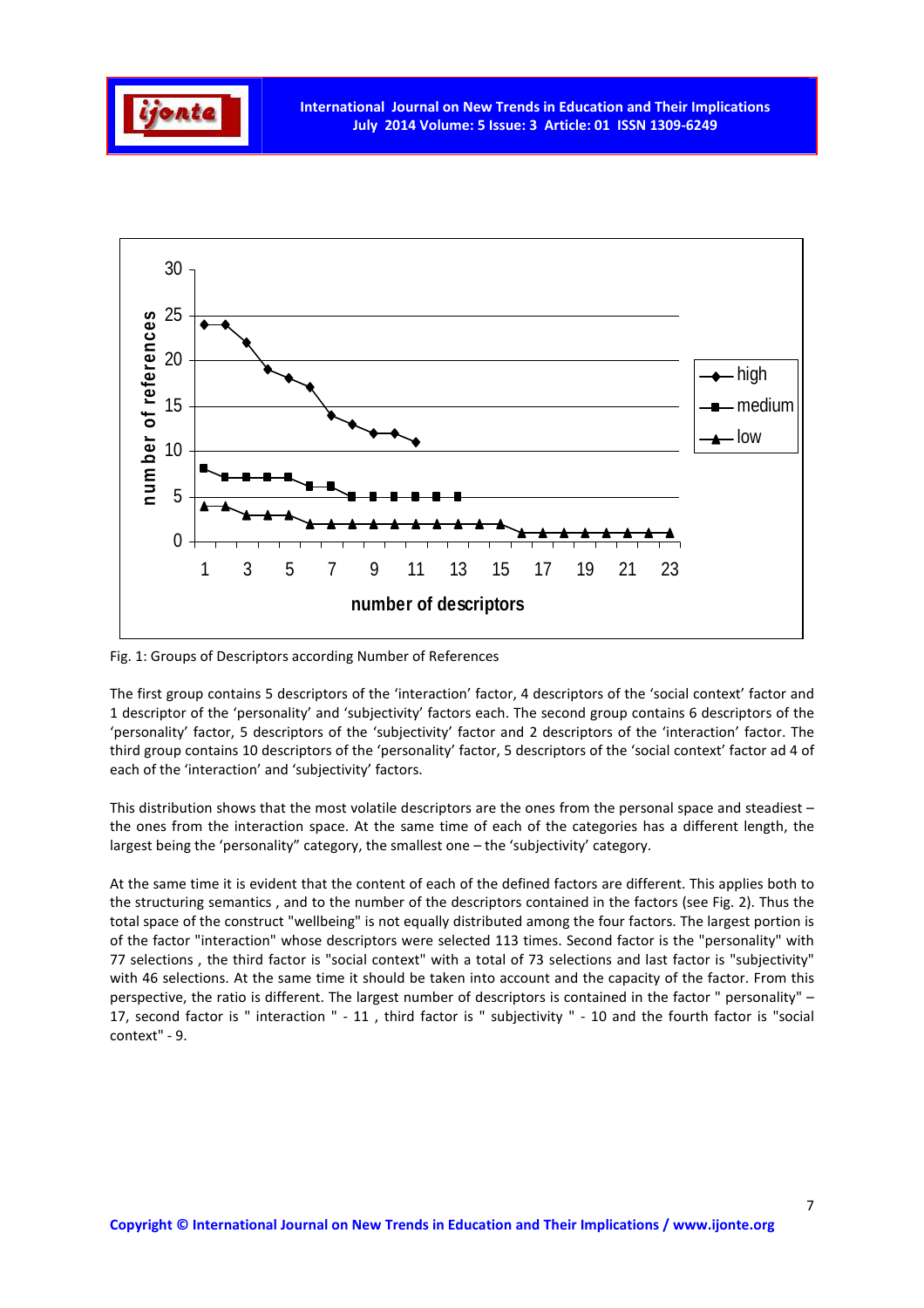



t=5,613 p=.0,11, references t=6,539 p=.0,007, descriptors Fig. 2: Numbers of References and Descriptors in Factors

# **CONCLUSION**

Having in mind that children with special educational needs have certain difficulties in the process of socialization, it is of great importance that supportive social environment to aid their personal development should be created. Such a system is inclusive education. Wellbeing is an efficient instrument for personal functioning optimisation. That is why it is necessary for pedagogues' efforts to be aimed at managing children's psychological wellbeing. It is evident form the results presented that there are several main points which have to be emphasised.

First, interrelations and interaction with adolescents should be improved. This includes: care for their health, care for their life quality, care for forming and developing friendships. Here pedagogues should also encourage students' self-reliance, form appropriate social skills and cultivate goal-oriented behaviour.

Second, inclusive education should invest in the development of adolescents' personal potential, taking into account, of course, their limitations. The results and analyses given show that this namely is the largest space related to wellbeing. Here attention should be paid to: learning activity, physical activity, free time, personal growth, coping strategies, as well as forming positive attitudes towards the others.

Thirdly, pedagogues could improve the psychological wellbeing of children with special educational needs by showing emotional support for positive subjective feelings related to wellbeing as self-acceptance, optimism, joy and security.

Certainly this can be realized only if pedagogues are motivated and well prepared for work under such circumstances. For this purpose it will be necessary that they should be additionally prepared in the field of psychology and pedagogy of wellbeing.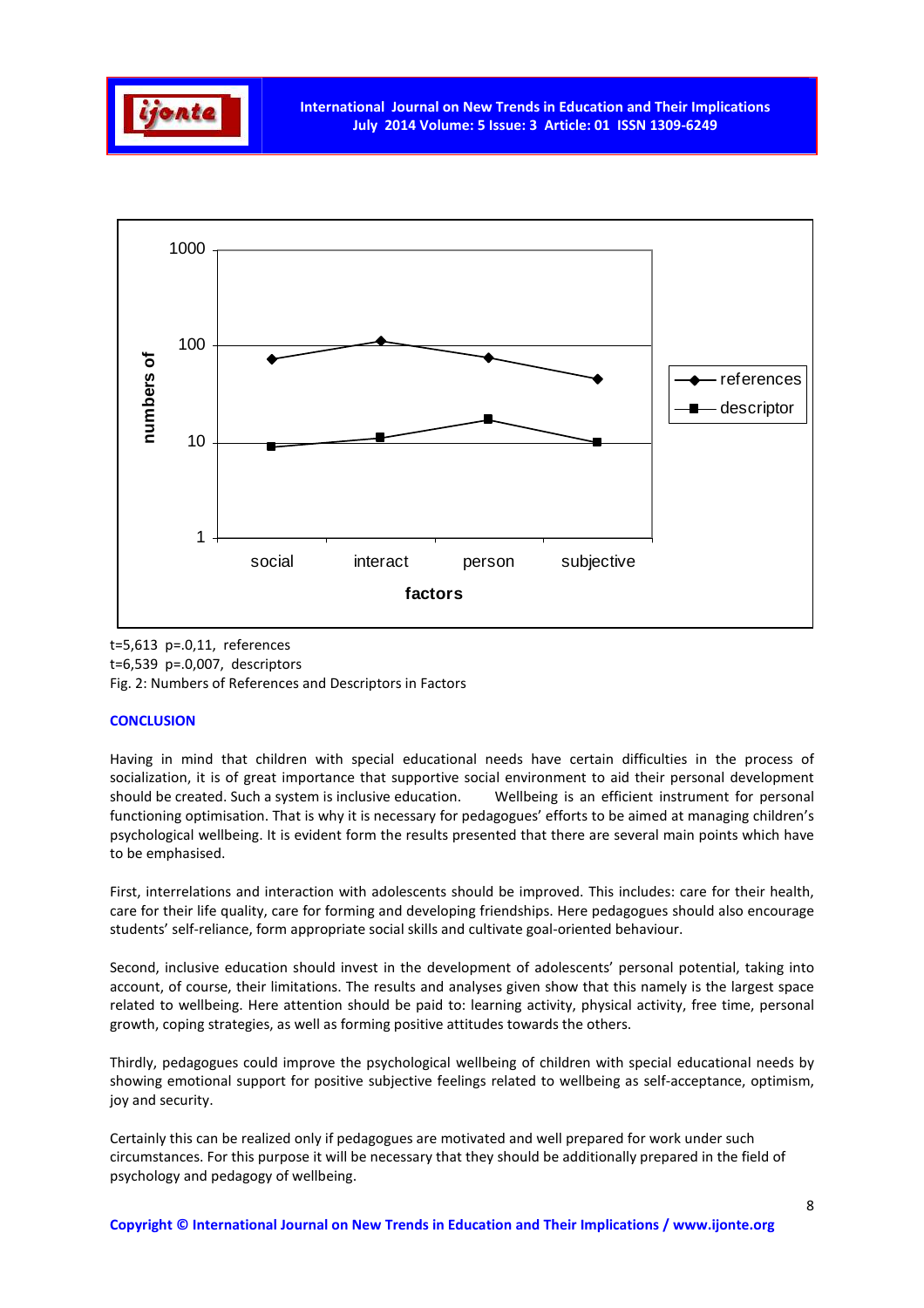

**Acknowledgments:** This paper is supported by the scientific project "Inclusive education", which is administered by the Faculty of Pedagogy and is granted by the Fund "Scientific Researches" of the Plovdiv University "Paisii Hilendarski" of which the author is grateful.

**IJONTE's Note:** This article was presented at 5<sup>th</sup> International Conference on New Trends in Education and Their Implications - ICONTE, 24-26 April, 2014, Antalya-Turkey and was selected for publication for Volume 5 Number 3 of IJONTE 2014 by IJONTE Scientific Committee.

## **BIODATA AND CONTACT ADDRESS OF AUTHOR**



Kalin GAYDAROV is professor at Department of Psychology and Social Work, Faculty of Pedagogy, Plovdiv University. Prof. Dr. Gaydarov is a member of the Board of the Bulgarian Psychological Society (third term). He is a member of the Board of Bulgarian Association of Applied Psychology. He is a member of the Union of the Scientists in Bulgaria and of the Bulgarian Association of Criminology. Prof. Dr. Gaydarov is visiting professor at Sofia University and at New Bulgarian University. His main research interests are: organizational psychology, criminal and forensic psychology, psychology of deviant behavior, psychology of minors, etc.Prof. Dr. Gaydarov is author and co-author of six books and of about ninety articles.

Prof. Dr. Kalin GAYDAROV Department of Psychology and Social Work Faculty of Pedagogy Plovdiv University 4000 Plovdiv- BULGARIA E. Mail: kalinkg@mail.bg

#### **REFERENCES**

Bin, L., Honguy, M., Yonguy, G., Fuming, X., Feng, Y., & Zongkui, Z. (2014). Positive Psychological Capital: a new Approach to social Support and Subjective Well-Being. *Social Behavior & Personality: An International Journal*, *41*(1), 135-144. Retrieved Mart 12, 2014, from EBSCO database.

Bonthuys, A., Botha, K., Nienaber, A., Freeks, F. & Kruger, A. (2011). The Effect of the Lifeplan® Programme on the Psychological Wellbeing of a Rural Community in South Africa. *Joumal of Psychology in Africa ,*vol. *21(3), 421-428.* Retrieved November 25, 2013, from EBSCO database.

Bourke, L. & Geldens, P. (2007). Subjective Wellbeing and its Meaning for Young People in a Rural Australian Center. *Social Indicators Research*, Vol. 82, No. 1, pp. 165-187. Retrieved Mart 12, 2014, from JSTOR database.

Camfield, L., Crivello, G., & Woodhead, M. (2009). Wellbeing Research in Developing Countries: Reviewing the Role of Qualitative Methods. Social Indicators Research, Vol. 90, No. 1, Qualitative Approaches to ResearchingWellbeing and Quality of Life, pp. 5-3. Retrieved Mart 12, 2014, from JSTOR database.

Camfield, L., Guillen-Royo, M. & Velazco, J. (2010). Does Needs Satisfaction Matter for Psychological and Subjective Wellbeing in Developing Countries: A Mixed-Methods Illustration from Bangladesh and Thailand. *Journal for Happiness Study* , vol. 11, 497–516. Retrieved November 25, 2013, from EBSCO database.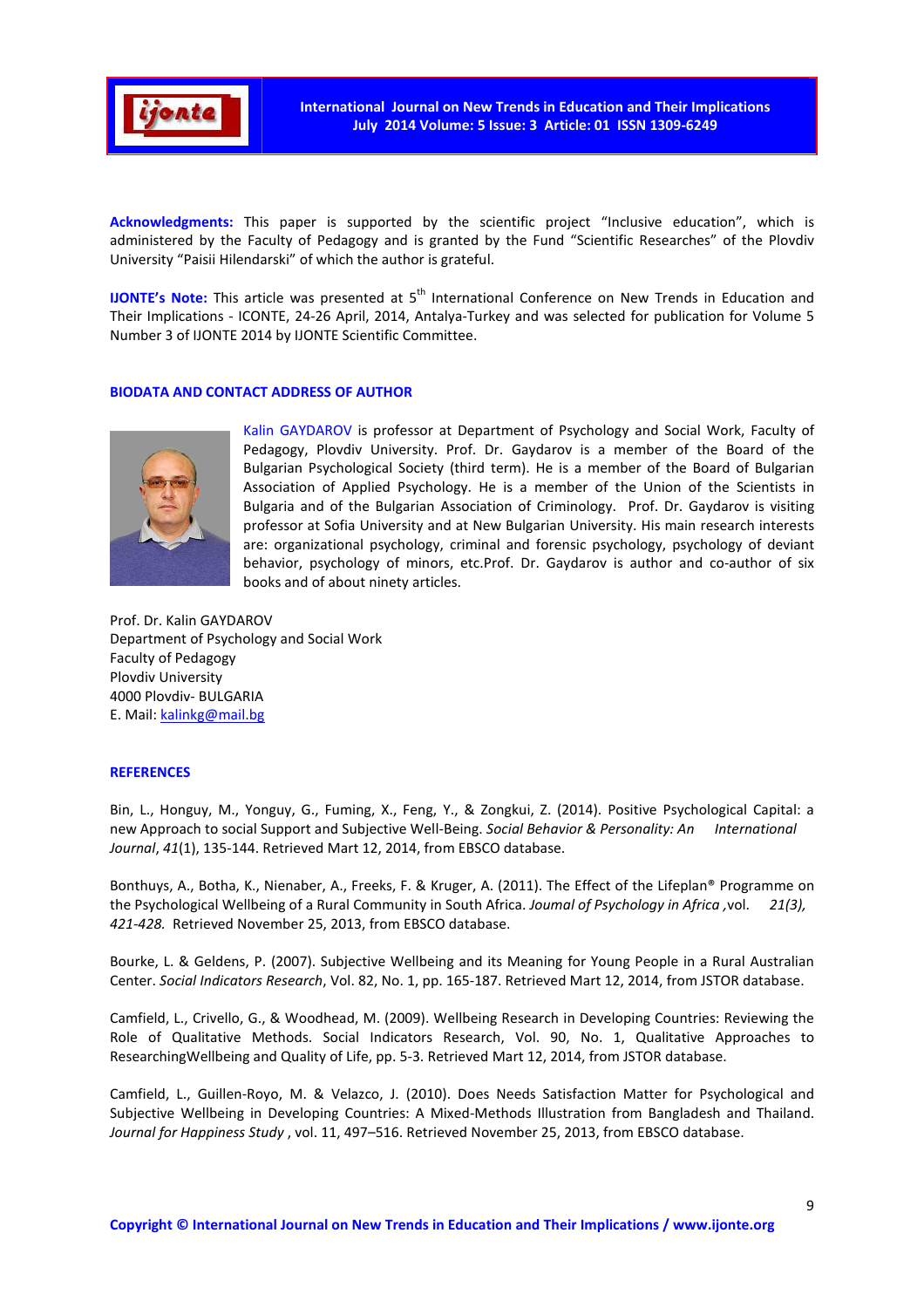

Clift, S. & Hancox, C. (2010). The significance of choral singing for sustaining psychological wellbeing: findings from a survey of choristers in England, Australia and Germany. *Music Performance Research*, vol. 3 (1), 79-96. Retrieved November 25, 2013, from EBSCO database.

Cummins, А., Eckersley, R., Pallant, J., Van Vugt, J. & Misajon, R. (2003). Developing a National Index of Subjective Wellbeing: The Australian Unity Wellbeing Index. *Social Indicators Research* , Vol. 64, No. 2, pp. 159-190. Retrieved Mart 12, 2014, from JSTOR database.

Crombie, I. & Huw, D. (2009). *What is meta-analysis*? Hayward Group Ltd. http://www.whatisseries.co.uk

Davey, G., & Rato, R. (2012). Subjective Wellbeing in China: A Review. *Journal Of Happiness Studies*, *13*(2), 333- 346. Retrieved Mart 12, 2014, from EBSCO database.

Deci, E. L. & Ryan, R. M. (2011). Levels of Analysis, Regnant Causes of Behavior and Well-Being: The Role of Psychological Needs. *Psychological Inquiry*, vol. 22, 17–22. Retrieved Mart 12, 2014, from EBSCO database.

Dockery, A. (2010). Culture and Wellbeing: The Case of Indigenous Australians Social Indicators Research, Vol. 99, No. 2, pp. 315-332. Retrieved Mart 12, 2014, from EBSCO database.

Elo S. & KYNGA, S (2008) The qualitative content analysis process. *Journal of Advanced Nursing* 62(1), 107–115 Retrieved Mart 12, 2014, from EBSCO database.

Farooq, R. & Abbas, I. (2013). The Psychological Health & Wellbeing of South Asians who migrate to the UK. *JPPS,* vol. 10 (1), 14-16. Retrieved November 25, 2013, from EBSCO database.

 Foster, M. D. (2013). Everyday Confrontation of Discrimination: The Well-Being Costs and Benefits to Women over Time. *International Journal of Psychological Studies*, Vol. 5, (3),. Retrieved December 12, 2013, from EBSCO database.

Fuglestad, P. T., Bruening, M., Graham, D. J., Eisenberg, M.E. & Neumark-Sztainer, D. R. (2013). The Associations of Eating-Related Attitudinal Balance with Psychological Well-Being and Eating Behavior. Retrieved December 12, 2013, from EBSCO database.

Ganglmair-Wooliscroft, A. & Rob Lawson (2008) Applying the international wellbeing index to investigate subjective wellbeing of New Zealanders with European and with Maori heritage, Kōtuitui: New Zealand.*Journal of Social Sciences Online*, 3:1, 57-72. Retrieved Mart 12, 2014, from EBSCO database.

Grant, F., Guille, C. & Sen, S. (2013). Well-Being and the Risk of Depression under Stress. *PLoS ONE*, vol. 8(7): Retrieved December 12, 2013, from EBSCO database.

Guttman, L. & Levy, S. (1982). On the Definition and Varieties of Attitude and Wellbeing. *Social Indicators Research* , Vol. 10, No. 2, pp. 159-174. Retrieved Mart 12, 2014, from JSTOR database.

Hafeez, A. & Rafique, R. (2013). Spirituality and Religiosity as Predictors of Psychological Well-Being in Residents of Old Homes. *The Dialogue,* vol.8, (3). Retrieved November 25, 2013, from EBSCO database.

Hardy, S., Stephen, W., Byron, F., Zamboanga, L., Yeong Kim, S., Anderson, S. & Forthun, L. (2013). The Roles of Identity Formation end Moral Identity in College Student Mental Health, Health-risk Behaviors and Psychological Well-Being. *Journal of Clinical Psychology*, Vol. 69(4), 364-382. Retrieved December 12, 2013, from EBSCO database.

Homel, R. & Burns, A. (1989). Environmental Quality and the Wellbeing of Children. *Social Indicators Research* , Vol. 21, No. 2, pp. 133-158. Retrieved Mart 12, 2014, from JSTOR database.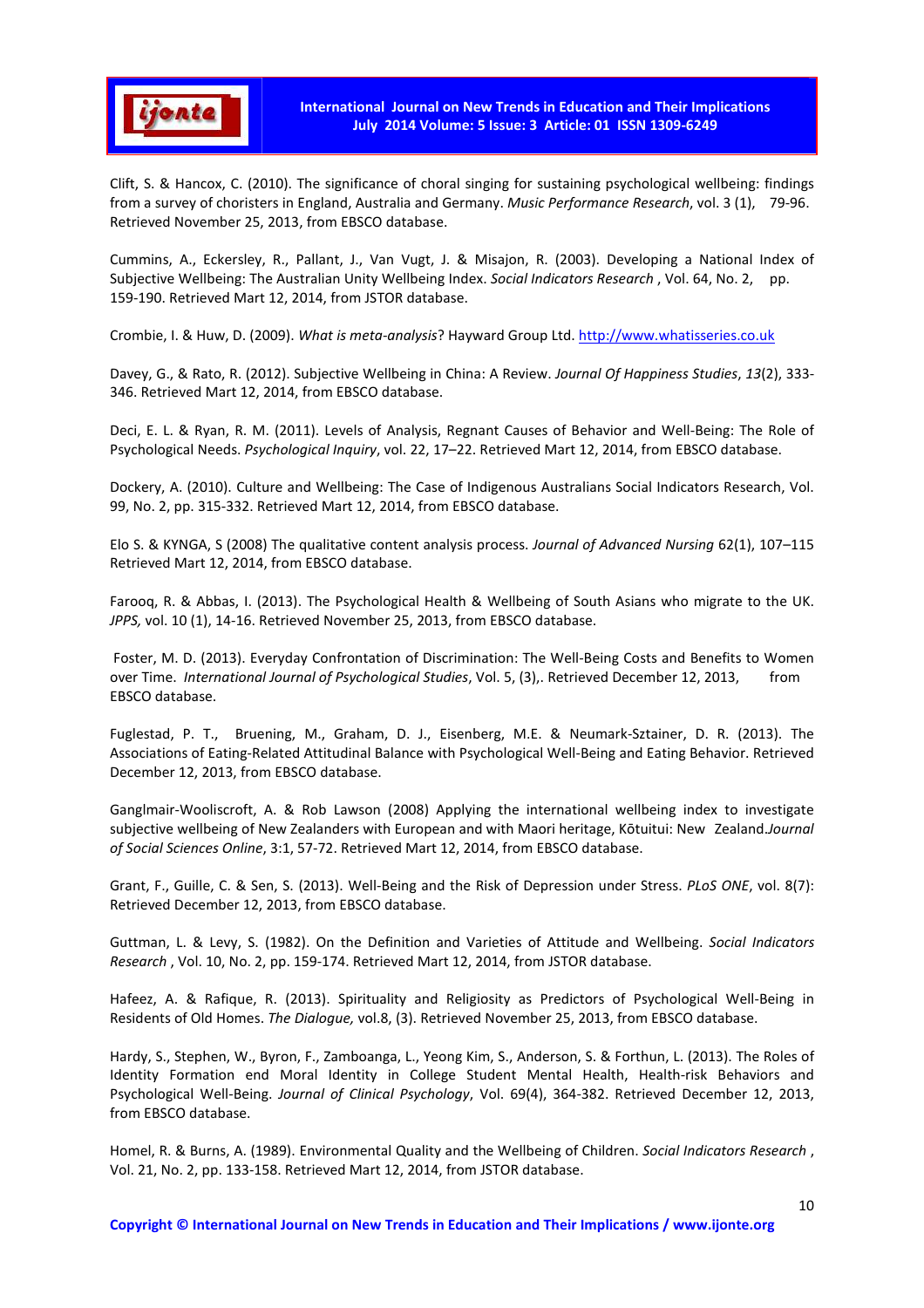

Jones, T. (2013). Equally cursed and blessed: Do gifted and talented children experience poorer mental health and psychological well-being? *Educational & Child Psychology,* Vol. 30 (2). Retrieved December 12, 2013, from EBSCO database.

Kallay, E. (2013). The Investigation of Subjective and Psychological Well-Being in a Sample of Transylvanian Hungarians. *Cognition, Brain, Behavior. An Interdisciplinary Journal*, Vol. 17 (2), 89-107. Retrieved December 12, 2013, from EBSCO database.

Kawada, T., Otsuka, T., Inagaki, H., Wakayama, Y., Katsamuta, M., Li, Q. & Li, Y.-J. (2011). Relationship among lifestyles, aging and psychological wellbeing using the General Health Questionnaire 12-items in Japanese working men. *The Aging Male*, vol. 14(2), 115–118. Retrieved November 25, 2013, from EBSCO database.

Keeling, J. L., & McQuarrie, C. (2014). Promoting mental health and wellbeing in practice. *Mental Health Practice*, *17*(5), 26-28. Retrieved Mart 12, 2014, from EBSCO database.

Kinderman, P., Schwannauer, M., Pontin, E. & Tai, S. (2011). The development and validation of a general measure of well-being: the BBC well-being scale. *Qual Life Res*, 20:1035–1042. Retrieved Mart 12, 2014, from EBSCO database.

Lee, H., Taniguchi, E. Modica A. & Park, A. (2013). Effects of Witnessing Fat Talk on Body Satisfaction and Psychological Well-Being: A Cross-Cultural Comparison of Korea and the United States. *Social Behavior and Personality*, *41*(8), 1279-1296. Retrieved December 12, 2013, from EBSCO database.

Levy, S. & Guttman, L. (1975). On the Multivariate Structure of Wellbeing. *Social Indicators Research*, Vol. 2, No. 3, pp. 361-388. Retrieved Mart 12, 2014, from EBSCO database.

Levy, S. & Sabbagh, C. (2008) The Wellbeing of the Self's Personality: A Structural Analysis *Social Indicators Research* , Vol. 89, No. 3, pp. 473-485. Retrieved Mart 12, 2014, from JSTOR database.

McGann, M., Moss, J. & White, K. (2012). Health, freedom and work in rural Victoria: The impact of labour market casualisation on health and wellbeing.. *Health Sociology Review* vol. 21(1), 99-112. Retrieved November 25, 2013, from EBSCO database.

McGrath, D.-L. (2012). Interpersonal Contact at Work Consequence for Wellbeing. *The International Journal of Health, Wellness and Society,* Vol. 2, (1). Retrieved November 25, 2013, from EBSCO database.

Michalos, А. (2008). Education, Happiness and Wellbeing. *Social Indicators Research* , Vol. 87, No. 3, pp. 347- 366. Retrieved Mart 12, 2014, from JSTOR database.

Nielsen, I. , Smyth, R., Zhai, Q. & Zhang, J. (2012). Personal wellbeing among ethnic Koreans in China's Northeast. Asian Ethnicity, 13:1, 75-96. Retrieved Mart 12, 2014, from JSTOR database.

Ormel, J., Lindenberg, S., Steverink, N. & Verbrugge, L. (1999). Subjective Well-Being and Social Production Functions. *Social Indicators Research*, Vol. 46, No., pp. 61-90. Retrieved Mart 12, 2014, from JSTOR database.

Pontin, E., Schwannauer, M., Tai, S., & Kinderman, P. (2013). A UK validation of a general measure of subjective well-being: the modified BBC subjective well-being scale (BBC-SWB). *Health & Quality Of Life Outcomes*, *11*(1), 1-9. Retrieved Mart 12, 2014, from EBSCO database.

Perenboom, R., Van Herten, L., Boshuizen, H. & Van Den Bos, G. (2004). Trends in Life Expectancy in Wellbeing *Social Indicators Research* , Vol. 65, No. 2, pp. 227-244. Retrieved Mart 12, 2014, from JSTOR database.